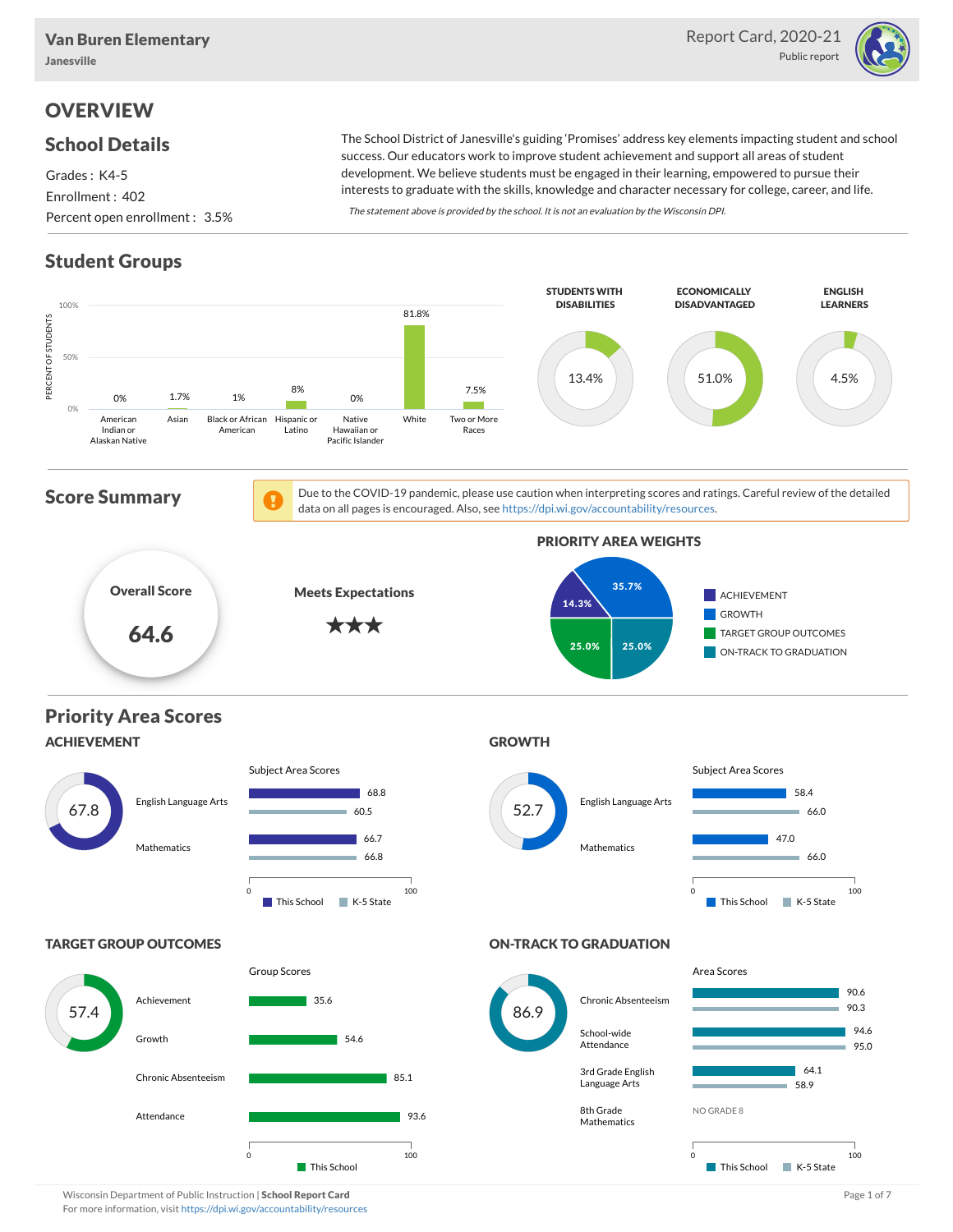

## ACHIEVEMENT

This priority area summarizes how this school's students performed on state assessments using a points-based proficiency system that gives partial credit for Basic test performance and extra credit for Advanced performance. The score is a multi-year average of English language arts and mathematics subscores.

### Priority Area Score



### Student Group Achievement, 2020-21 (for information only)

Group size is given in parentheses. Groups with fewer than 20 students are not displayed.

#### ENGLISH LANGUAGE ARTS



### Performance Levels by Year

These graphs show school-wide percentages and group sizes of students performing at each level.

#### ENGLISH LANGUAGE ARTS



#### **MATHEMATICS**

**MATHEMATICS** 



Wisconsin Department of Public Instruction | School Report Card Page 2 of 7 and 2008 and 2009 and 2 of 7 and 2 of 7 For more information, visit <https://dpi.wi.gov/accountability/resources>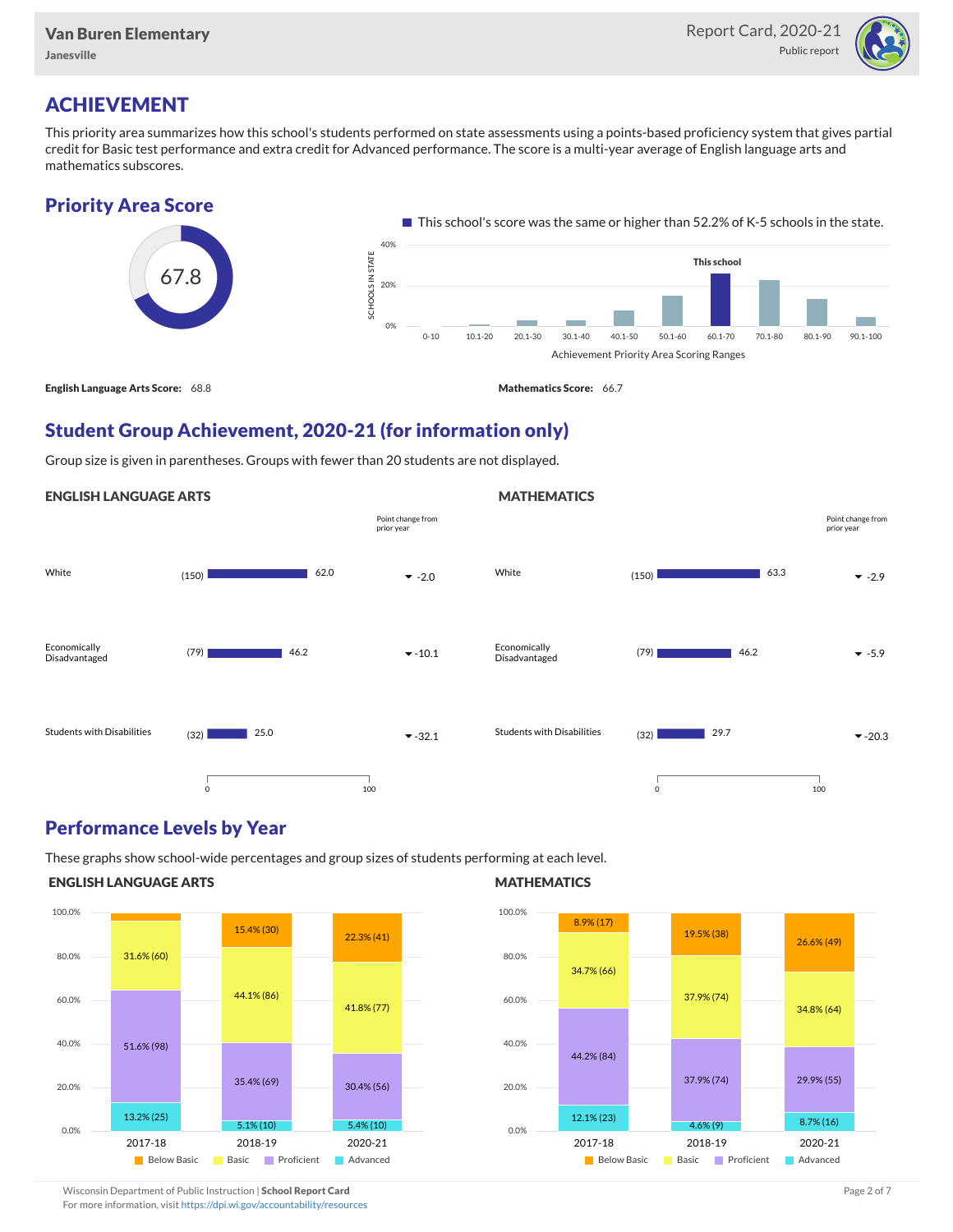

# ACHIEVEMENT - ADDITIONAL INFORMATION

The data on this page is for information only.

# Test Participation Rates, 2020-21

| <b>ENGLISH LANGUAGE ARTS</b> |                             | <b>MATHEMATICS</b> |                             |  |  |  |  |
|------------------------------|-----------------------------|--------------------|-----------------------------|--|--|--|--|
| All students                 | Lowest-participating group: | All students       | Lowest-participating group: |  |  |  |  |
|                              | Economically Disadvantaged  |                    | Economically Disadvantaged  |  |  |  |  |
| 96.4%                        | 91.9%                       | 96.4%              | 91.9%                       |  |  |  |  |

### Student Group Performance Levels by Year

Groups with any full academic year students in tested grades are shown.

#### ENGLISH LANGUAGE ARTS

|                                   | 2017-18          |           |            |         |                    |                  |           | 2018-19    |           |                | 2020-21          |           |            |                          |                    |
|-----------------------------------|------------------|-----------|------------|---------|--------------------|------------------|-----------|------------|-----------|----------------|------------------|-----------|------------|--------------------------|--------------------|
|                                   | Tested<br>Total# | Advanced  | Proficient | Basic   | <b>Below Basic</b> | Tested<br>Total# | Advanced  | Proficient | Basic     | Below<br>Basic | Tested<br>Total# | Advanced  | Proficient | Basic                    | <b>Below Basic</b> |
| All Students: K-5 State           | 192,784          | 7.3%      | 35.1%      | 34.5%   | 23.2%              | 189,032          | 6.7%      | 33.7%      | 34.8%     | 24.8%          | 158,545          | 5.8%      | 31.3%      | 35.0%                    | 27.9%              |
| All Students                      | 190              | 13.2%     | 51.6%      | 31.6%   | 3.7%               | 195              | 5.1%      | 35.4%      | 44.1%     | 15.4%          | 184              | 5.4%      | 30.4%      | 41.8%                    | 22.3%              |
| American Indian or Alaskan Native | $\angle 20$      | $\star$   | ٠          | ٠       | $\star$            | $\Omega$         | <b>NA</b> | <b>NA</b>  | <b>NA</b> | <b>NA</b>      | $\Omega$         | <b>NA</b> | <b>NA</b>  | <b>NA</b>                | <b>NA</b>          |
| Asian                             | $\sim 20$        | $\star$   | ٠          | ٠       | $\star$            | $\sim 20$        | $\star$   | $\star$    | $\star$   | $\star$        | $\sim 20$        | $\star$   | $\star$    | $\overline{\phantom{a}}$ |                    |
| <b>Black or African American</b>  | $\sim 20$        | $\star$   | $\star$    | $\star$ | $\star$            | $\sim 20$        | $\star$   | $\star$    |           | $\star$        | $\sim 20$        | $\star$   | $\star$    |                          |                    |
| Hispanic or Latino                | 21               | 14.3%     | 47.6%      | 38.1%   | 0.0%               | $\angle 20$      | $\star$   | $\star$    | $\ddot{}$ | $\star$        | $\angle 20$      | $\star$   | $\star$    | $\ddot{\phantom{1}}$     |                    |
| White                             | 146              | 14.4%     | 55.5%      | 27.4%   | 2.7%               | 157              | 3.2%      | 37.6%      | 43.3%     | 15.9%          | 150              | 5.3%      | 32.7%      | 42.7%                    | 19.3%              |
| Two or More Races                 | $\sim 20$        | $\ddot{}$ | $\star$    | $\star$ | $\star$            | $\sim 20$        | $\star$   | $\star$    | $\ddot{}$ | ٠              | $\sim 20$        | $\star$   | $\star$    |                          |                    |
| <b>Economically Disadvantaged</b> | 82               | 7.3%      | 43.9%      | 41.5%   | 7.3%               | 95               | 5.3%      | 24.2%      | 48.4%     | 22.1%          | 79               | 2.5%      | 17.7%      | 49.4%                    | 30.4%              |
| <b>English Learners</b>           | $\sim 20$        | $\star$   | $\star$    | $\star$ | $^\star$           | $\sim 20$        | $\star$   | $\star$    | $\star$   | $\star$        | $\sim 20$        | $\star$   | $\star$    | $\ddot{}$                |                    |
| <b>Students with Disabilities</b> | $\angle 20$      | $\star$   | $\star$    | $\star$ | $\star$            | 21               | 0.0%      | 19.0%      | 76.2%     | 4.8%           | 32               | 0.0%      | 3.1%       | 43.8%                    | 53.1%              |

#### **MATHEMATICS**

|                                   | 2017-18           |           |            |         |                |                  |           | 2018-19    |                      |                      |                  |           | 2020-21    |                          |                    |  |
|-----------------------------------|-------------------|-----------|------------|---------|----------------|------------------|-----------|------------|----------------------|----------------------|------------------|-----------|------------|--------------------------|--------------------|--|
|                                   | Tested<br>Total # | Advanced  | Proficient | Basic   | Below<br>Basic | Tested<br>Total# | Advanced  | Proficient | Basic                | Below<br>Basic       | Tested<br>Total# | Advanced  | Proficient | Basic                    | <b>Below Basic</b> |  |
| All Students: K-5 State           | 193,134           | 11.3%     | 35.2%      | 32.5%   | 21.0%          | 189,328          | 12.0%     | 34.8%      | 32.0%                | 21.2%                | 158,380          | 10.1%     | 32.3%      | 32.1%                    | 25.6%              |  |
| <b>All Students</b>               | 190               | 12.1%     | 44.2%      | 34.7%   | 8.9%           | 195              | 4.6%      | 37.9%      | 37.9%                | 19.5%                | 184              | 8.7%      | 29.9%      | 34.8%                    | 26.6%              |  |
| American Indian or Alaskan Native | $\sim 20$         | $\ddot{}$ | $\star$    | ٠       | $\star$        | $\Omega$         | <b>NA</b> | <b>NA</b>  | <b>NA</b>            | <b>NA</b>            | $\Omega$         | <b>NA</b> | <b>NA</b>  | <b>NA</b>                | <b>NA</b>          |  |
| Asian                             | $\sim 20$         | $\ddot{}$ | $\star$    | ٠       | $\star$        | $\angle 20$      | $\star$   | $\star$    | $\star$              | $\star$              | $\angle 20$      | $\star$   | $\star$    | $\overline{\phantom{a}}$ |                    |  |
| <b>Black or African American</b>  | $\sim 20$         | $\ddot{}$ | $\star$    | $\star$ | $\star$        | $\angle 20$      | $\star$   | $\star$    |                      | $\star$              | $\sim 20$        | $\star$   | ٠          |                          |                    |  |
| Hispanic or Latino                | 21                | 9.5%      | 42.9%      | 38.1%   | 9.5%           | $\angle 20$      | $\star$   | $\star$    | $\ddot{\phantom{1}}$ | $\ddot{\phantom{1}}$ | $\angle 20$      | $\star$   | $\star$    |                          |                    |  |
| White                             | 146               | 13.7%     | 45.9%      | 32.9%   | 7.5%           | 157              | 4.5%      | 40.1%      | 38.9%                | 16.6%                | 150              | 9.3%      | 31.3%      | 36.0%                    | 23.3%              |  |
| Two or More Races                 | $\sim 20$         | $\ddot{}$ | $\star$    | $\star$ | $\star$        | $\sim 20$        | $\star$   | $\star$    | $\ddot{}$            | $\star$              | $\sim 20$        | $\star$   | $\star$    |                          |                    |  |
| <b>Economically Disadvantaged</b> | 82                | 8.5%      | 35.4%      | 46.3%   | 9.8%           | 95               | 2.1%      | 28.4%      | 41.1%                | 28.4%                | 79               | 5.1%      | 21.5%      | 34.2%                    | 39.2%              |  |
| English Learners                  | $\sim 20$         | $\ddot{}$ | $\star$    | $\star$ | $\star$        | $\angle 20$      | $\star$   | $\star$    | $\star$              | $\star$              | $\angle 20$      | $\star$   | $\star$    |                          |                    |  |
| <b>Students with Disabilities</b> | $\sim 20$         | $\star$   | $\star$    | $\star$ | $\star$        | 21               | 0.0%      | 19.0%      | 61.9%                | 19.0%                | 32               | 0.0%      | 15.6%      | 28.1%                    | 56.3%              |  |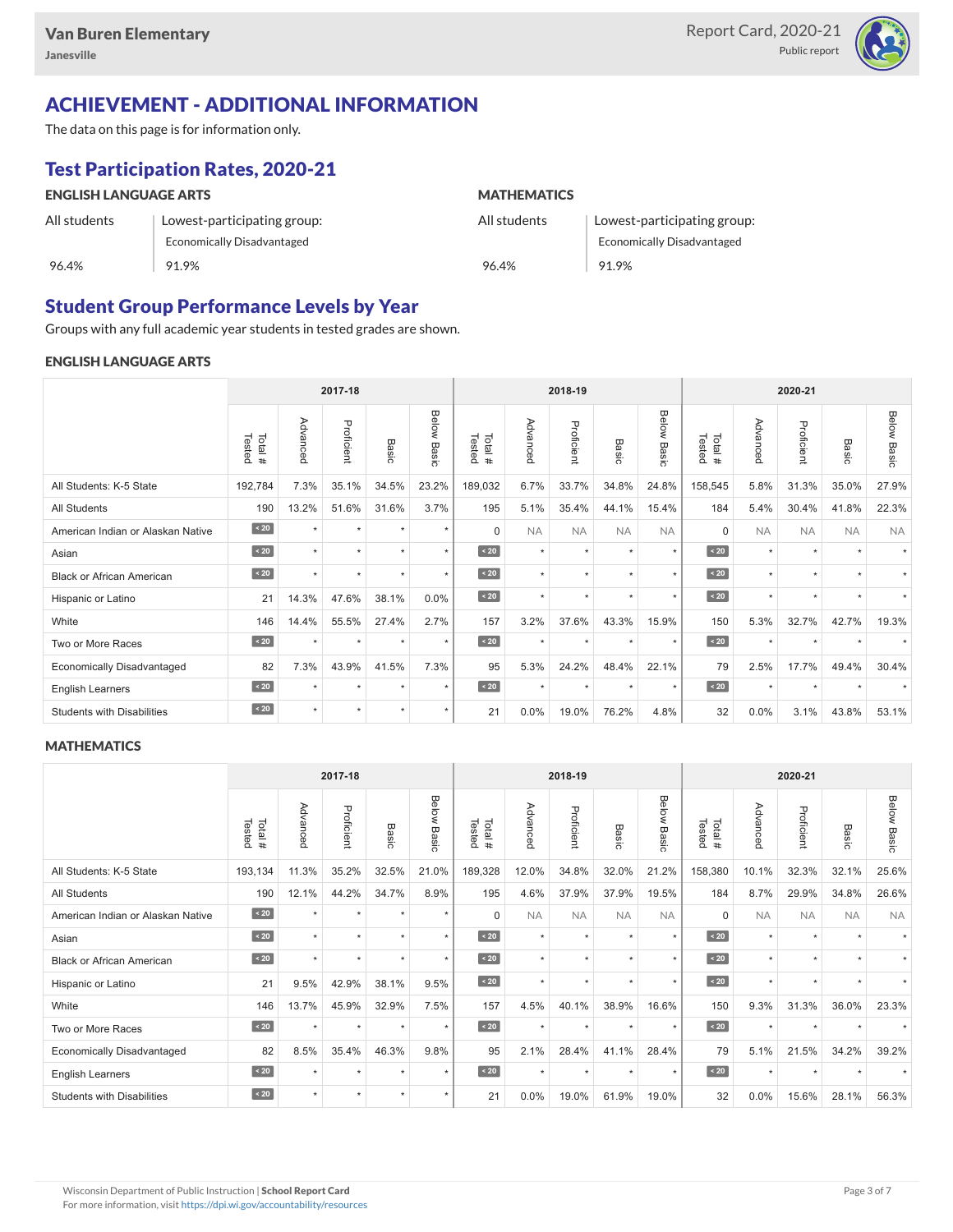

## **GROWTH**

This priority area measures year-to-year student progress on statewide tests. It uses a value-added model that seeks to control for circumstances beyond the influence of educators. A high value-added score means that on average students in the school are progressing more quickly than other, similar students. Growth is scored from 0 to 100 to match the other priority areas and is a conversion from the roughly 0 to 6 value-added score.



## Student Group Value-Added (for information only)

Value-added scores cover an approximately 0-6 range. Higher scores mean greater positive impact. A score of 3.0 is average. Group size is shown in parentheses. Groups with fewer than 20 students are not displayed. Shaded boxes indicate higher-than-average scores.

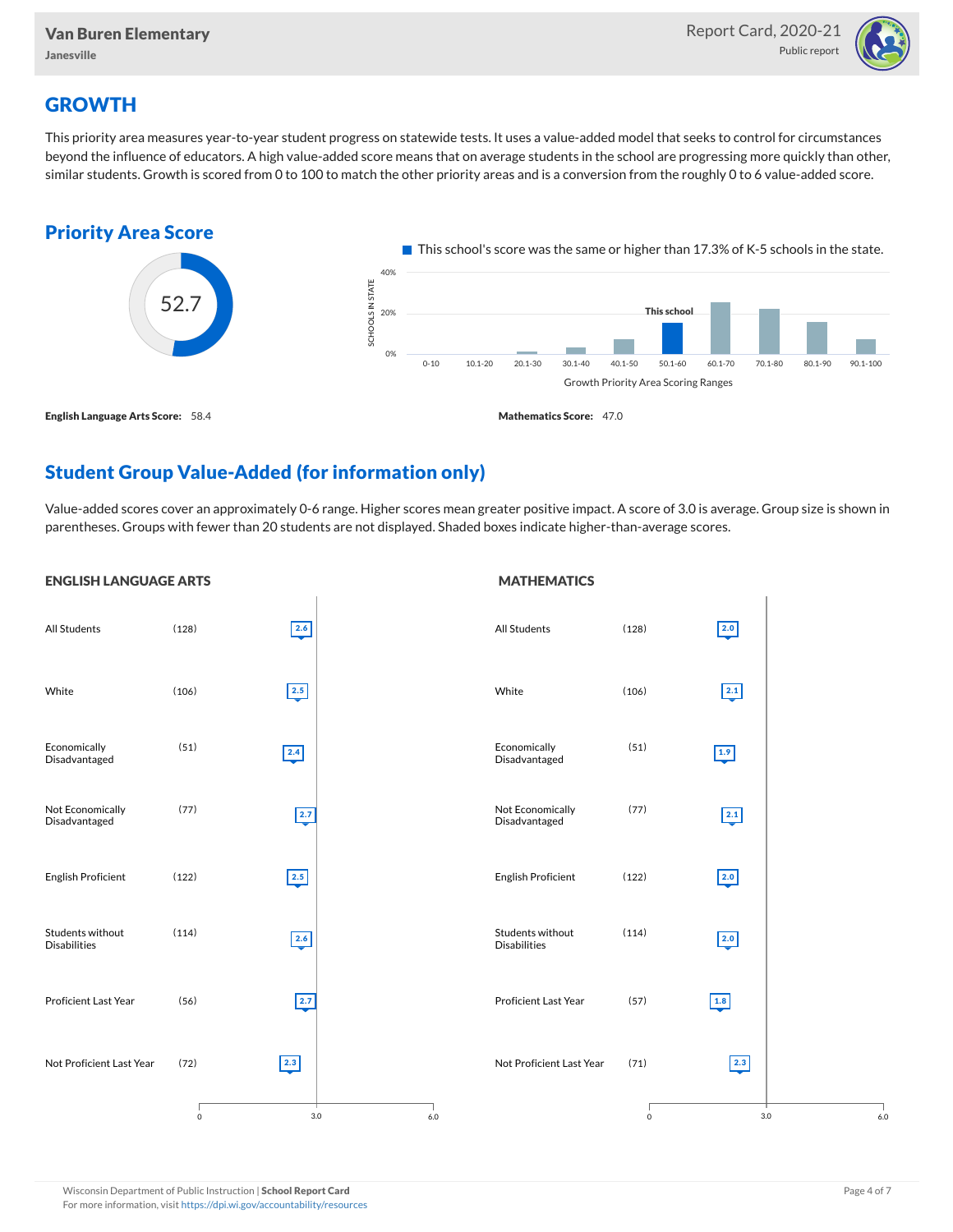

## TARGET GROUP OUTCOMES

This priority area examines outcomes for students with the lowest test scores — the Target Group. It is designed to promote equity by helping schools focus on learners who need the most support while also improving outcomes for all students. The priority area score combines component scores for achievement, growth, chronic absenteeism, and attendance or graduation rate. Data are not displayed when target groups have fewer than 20 students.



Non-Target Group



95.8

m.

0 100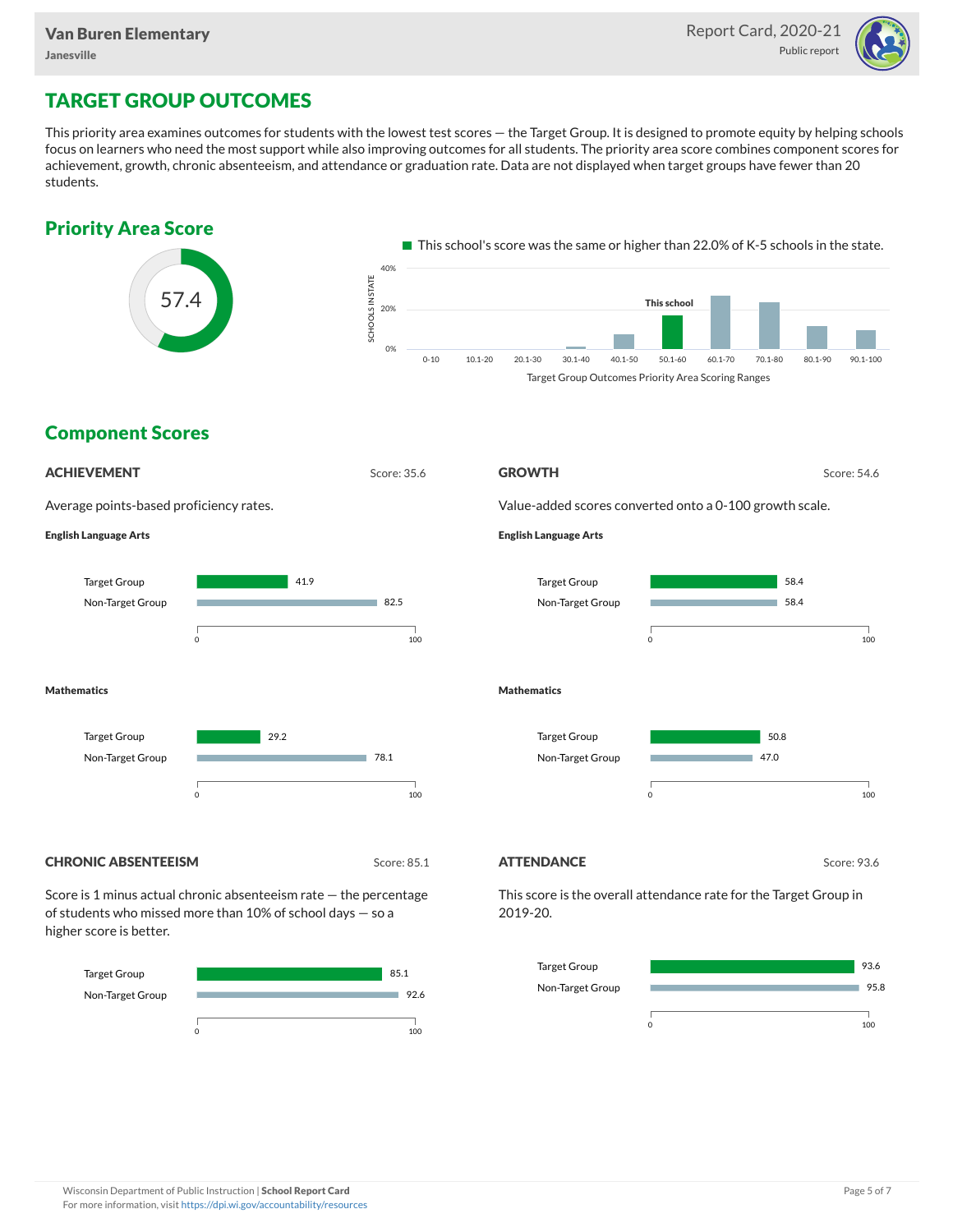

## ON-TRACK TO GRADUATION

This priority area indicates how successfully students are progressing toward completing their K-12 education. The score combines component scores for measures of student engagement and achievement.



On- Track to Graduation Priority Area Scoring Ranges

### Component Scores

| <b>CHRONIC ABSENTEEISM</b> |
|----------------------------|
|                            |

Score: 90.6

Score is 1 minus actual chronic absenteeism rate — the percentage of students who missed more than 10% of school days — so a higher score is better.



#### **SCHOOL-WIDE ATTENDANCE** Score: 94.6

This score is the overall attendance rate for the school in 2019-20.



**3RD GRADE ENGLISH LANGUAGE ARTS** Score: 64.1

Average points-based proficiency rates.

#### **8TH GRADE MATHEMATICS** Score: NA

Average points-based proficiency rates.

NO GRADE 8